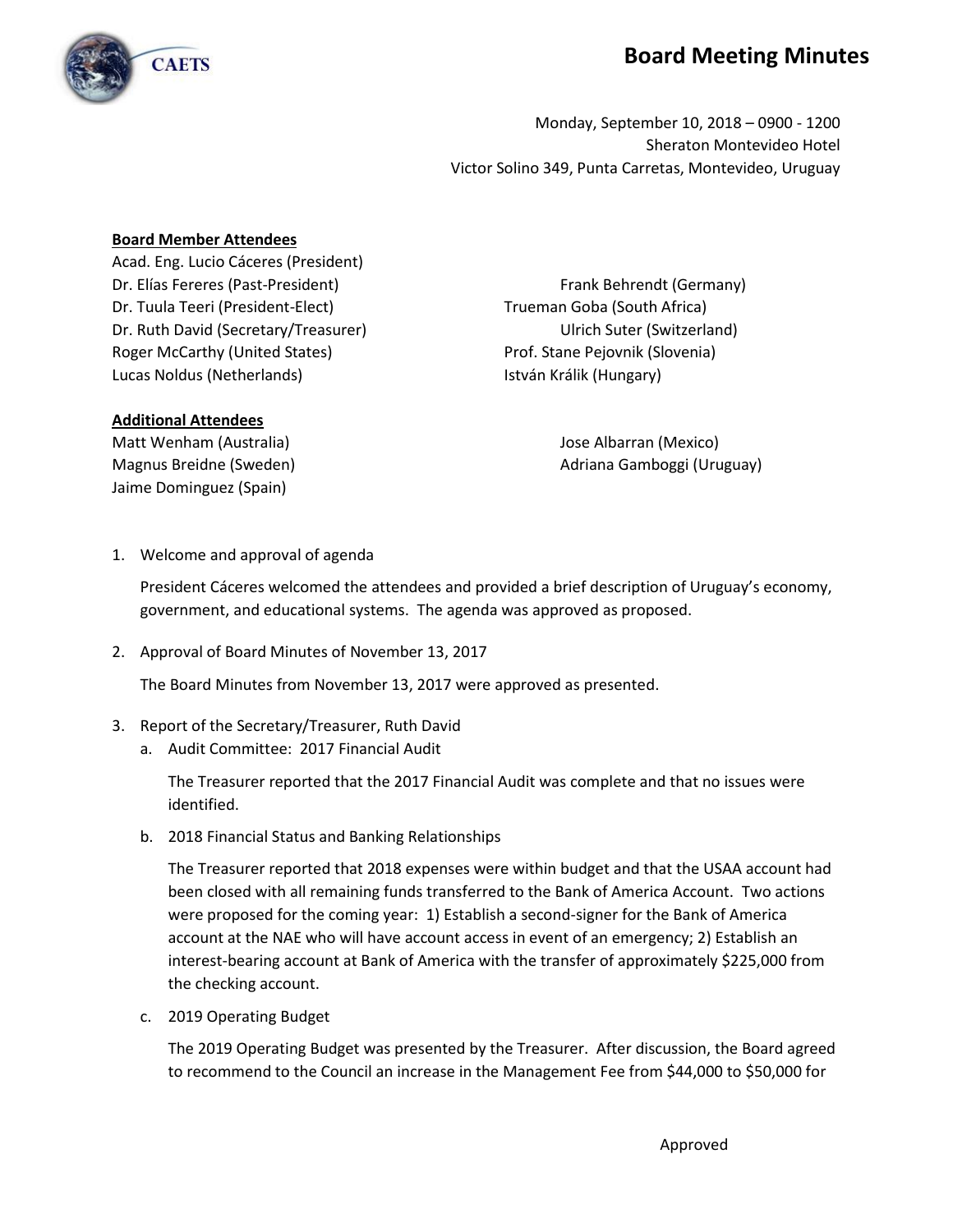

2019. The CAETS President-Elect, Tuula Teeri, agreed to undertake benchmarking analysis to determine an appropriate amount going forward. The budget was approved with this modification.

d. Rotation Schedule

The updated Rotation Schedule was provided for information.

e. IAP-R (InterAcademy Partnership for Research)

The Secretary/Treasurer reported that she had represented CAETS at the InterAcademy Partnership for Research Board Meeting in London on 8 February 2019. CAETS is an Observer but has a vote on IAP-R matters. Minutes from the meeting were provided for information. An item of note was the attendees' discussion of the fact that although engineering is included in the IAP mission, there is no secretariat representing engineering. It was agreed during the IAP-R meeting that for the foreseeable future, CAETS participation in IAP-R is the best avenue for engagement with CAETS member academies. The Secretary/Treasurer also noted that the IAP-R is still getting organized but it will be important for CAETS to stay engaged to strengthen the voice of the engineering community in IAP-R projects. The 2019 Board Meeting of IAP-R is being held in South Korea; NAEK has agreed to represent CAETS during that meeting.

4. Discussion: CAETS Statements

The Board had a robust discussion of the purpose, target audience, and structure of CAETS Statements, which typically derive from content presented during the Technical Meetings associated with CAETS Annual Meetings. It was agreed, for recommendation to the Council, that the host academy should identify topics and work throughout the year prior to the meeting to prepare and circulate a draft statement for consideration by the Council. Comments would be solicited well in advance of the meeting with a fixed deadline for feedback; the edited statement would be presented during the Council meeting for a final vote.

The Board discussed other types of CAETS Statements that might be issued on an ad hoc or continuing topical basis; such statements might derive from ongoing discussion threads supported on the future CAETS website.

The discussion also addressed issues relating to consensus and the possibility that individual academies could opt not to endorse a CAETS statement. Board members agreed that no CAETS Statement should be issued absent endorsement by at least two-thirds of the member academies.

5. CAETS Website Requirements

Board Members provided a number of recommendations for a restructured CAETS website, including both public and members-only accessible content. It was agreed that the home page should be structured to communicate with the public, featuring upcoming events, highlighting CAETS statements, and potentially highlighting individual member activities around selected themes. The members-only section should provide not only access to meeting information but also should facilitate committee and group collaboration, statement development, and access to